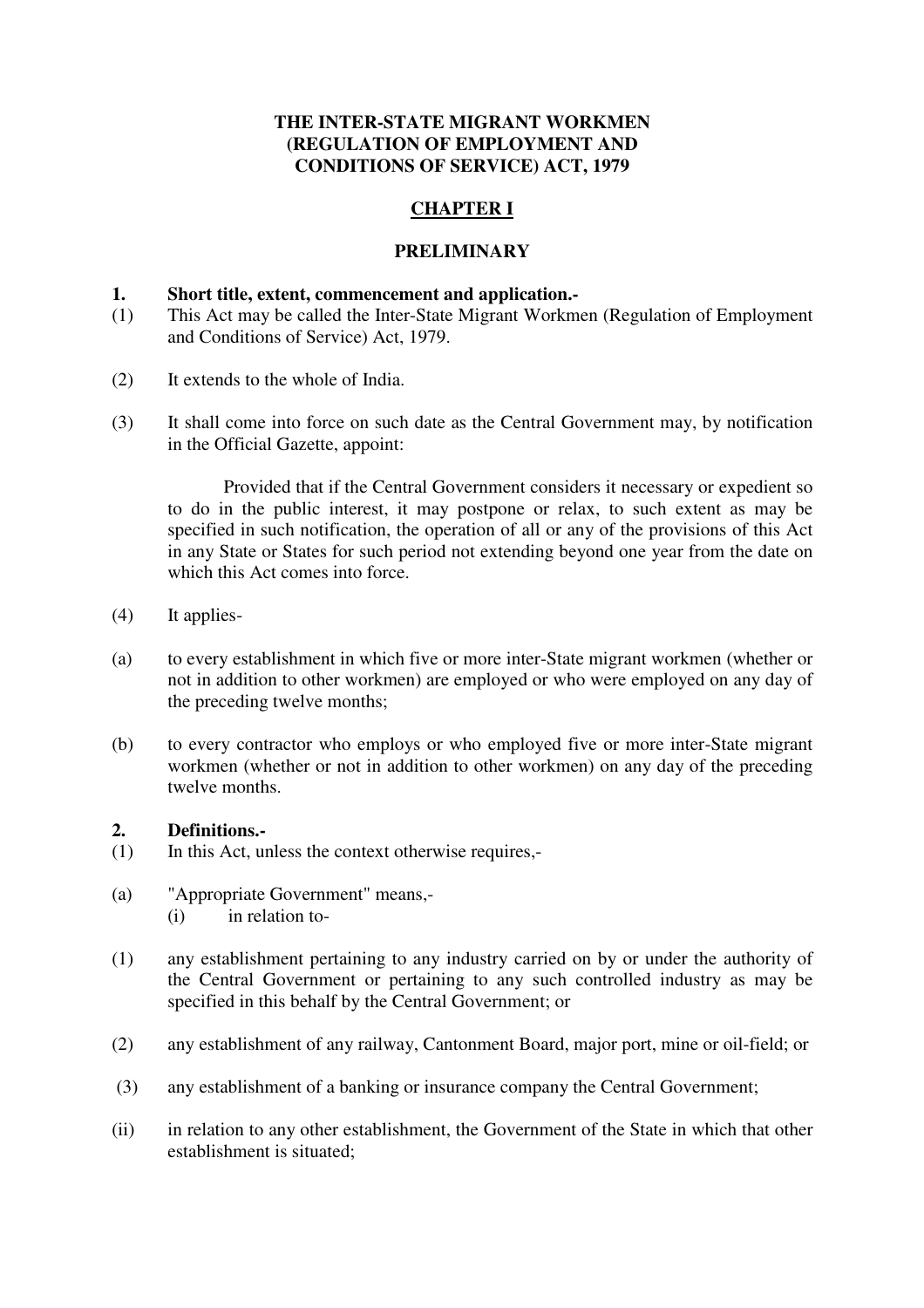- (b) "contractor", in relation to an establishment, means a person who undertakes (whether as an independent contractor, agent, employee or otherwise) to produce a given result for the establishment, other than a mere supply of goods or articles of manufacture to such establishment, by the employment of workmen or to supply workmen to the establishment, and includes a sub-contractor, *Khatadar, Sardar*, agent or any other person, by whatever name called, who recruits or employs workmen;
- (c) "controlled industry" means any industry the control of which by the Union has been declared by any Central Act to be expedient in the public interest;
- (d) "establishment" means-
- (i) any office or department of the Government or a local authority; or
- (ii) any place where any industry, trade, business, manufacture or occupation is carried on;
- (e) "inter-State migrant workman" means any person who is recruited by or through a contractor in one State under an agreement or other arrangement for employment in an establishment in another State, whether with or without the knowledge of the principal employer in relation to such establishment;
- (f) "prescribed" means prescribed by rules made under this Act;
- (g) "principal employer" means,-
- (i) in relation to any office or department of the Government or a local authority, the head of that office, department or authority or such other officer as the Government or the local authority, as the case may be, may specify in this behalf;
- (ii) in relation to a factory, the owner or occupier of the factory and where a person has been named as the manager of the factory under the Factories Act, 1948 (63 of 1948), the person so named;
- (iii) in relation to amine, the owner or agent of the mine and where a person has been named as the manager of the mine, the person so named;
- (iv) in relation to any other establishment, any person responsible for the supervision and control of the establishment.

*Explanation.*-For the purposes of sub-clause (iii) of this clause, the expressions "mine", "owner" and "agent" shall have the meanings respectively assigned to them in clause (j), clause (e) and clause (c) of sub section (1) of section 2 of the Mines Act, 1952 (35 of 1952);

- (h) "recruitment" includes entering into any agreement or other arrangement for recruitment and all its grammatical variations and cognate expressions shall be construed accordingly;
- (i) "wages" shall have the meaning assigned to it in clause (vi) of section 2 of the Payment of Wages Act, 1936 (4 of 1936);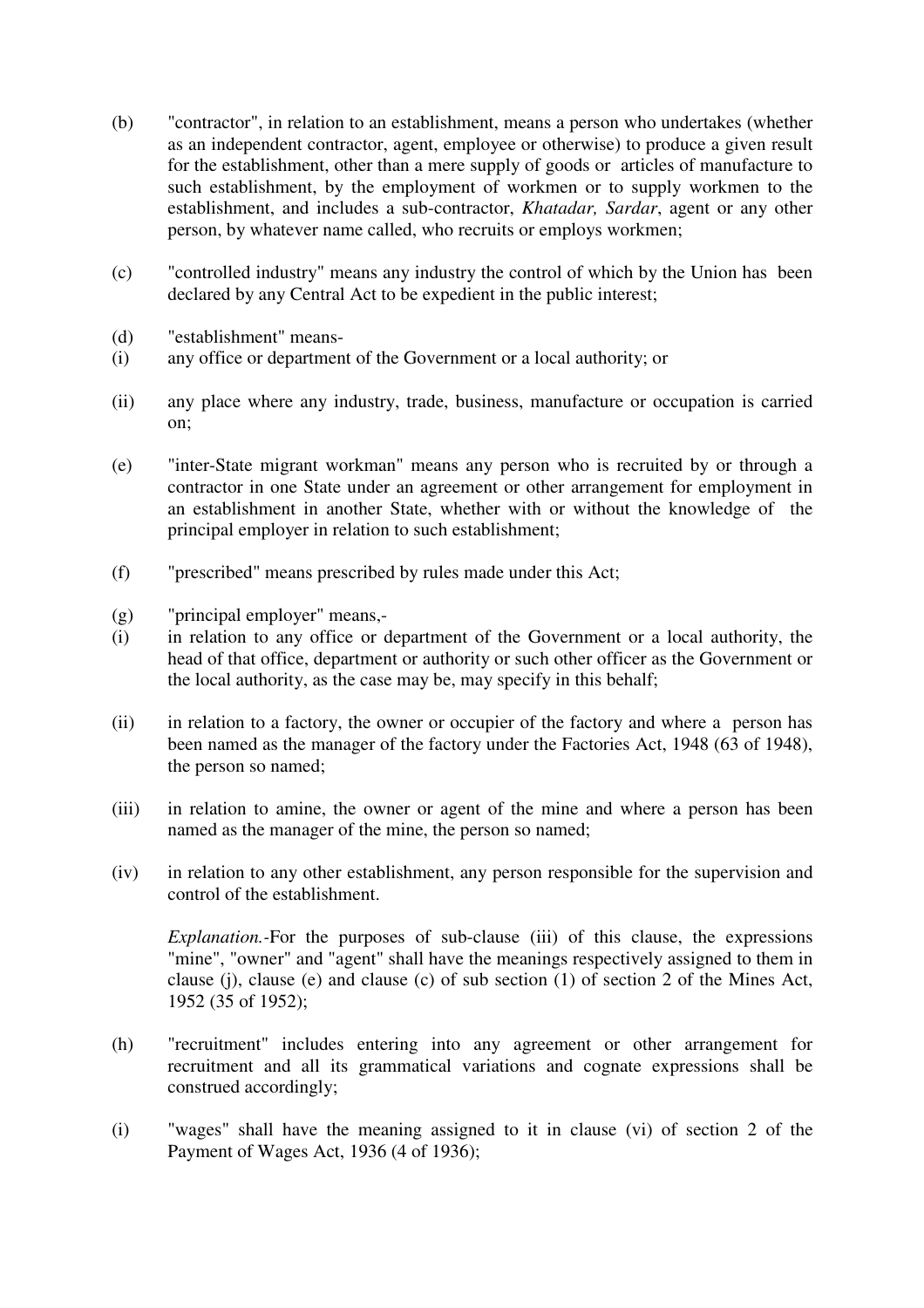- (j) "workman" means any person employed in or in connection with the work of any establishment to do any skilled, semi-skilled or unskilled, manual, supervisory, technical or clerical work for hire or reward, whether the terms of employment be express or implied, but does not include any such person-
- (i) who is employed mainly in a managerial or administration capacity; or
- (ii) who, being employed in a supervisory capacity, draws wages exceeding five hundred rupees per mensem, or exercises, either by the nature of the duties attached to the office or by reason of the powers vested in him, functions mainly of a managerial nature.
- (2) Any reference in this Act to any law which is not in force in any area shall, in relation to that area, be construed as a reference to the corresponding law, if any, in force in that area.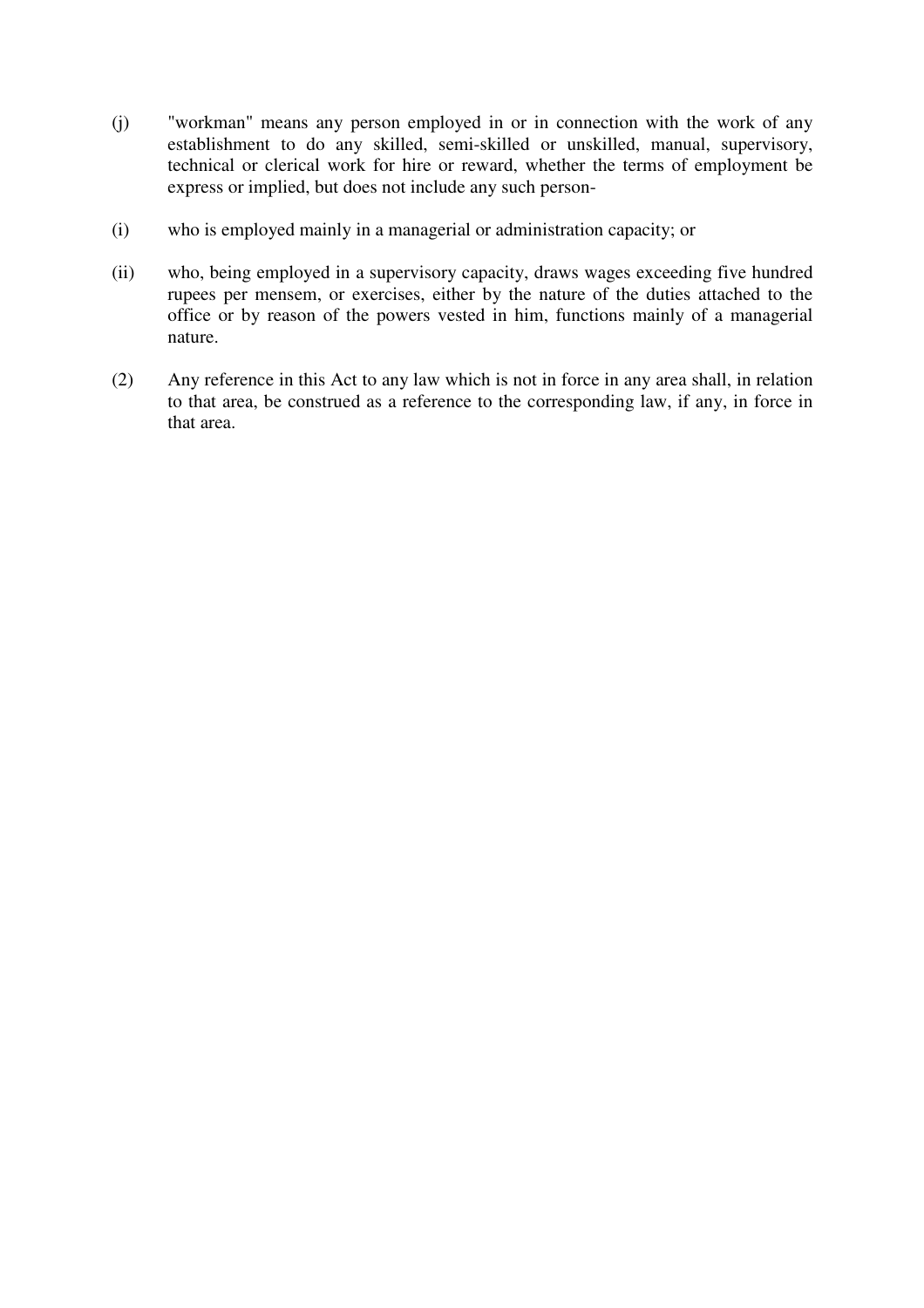# **CHAPTER II**

#### **REGISTRATION OF ESTABLISHMENT EMPLOYING INTER-ST ATE MIGRANT WORKMEN**

#### **3. Appointment of registering officers.-**

The appropriate Government may, by order notified in the Official Gazette,-

- (a) appoint such persons, being officers of Government, as it thinks fit to be registering officers for the purposes of this Chapter; and
- (b) define the limits, within which a registering officer shall exercise the powers conferred on him by or under this Act.

#### **4. Registration of certain establishments**.-

(1) Every principal employer of an establishment to which this Act applies shall, within such period as the appropriate Government may, by notification in the Official Gazette, fix in this behalf with respect to establishments generally or with respect to any class of them, make an application to the registering officer, in such form and manner and on payment of such fees as may be prescribed, for the registration of the establishment:

 Provided that the registering officer may entertain any such application for registration after the expiry of the period fixed in that behalf, if the registering officer is satisfied that the applicant was prevented by sufficient cause from making the application in time.

- (2) Within one month after the receipt of an application for registration under sub-section (1), the registering officer shall,-
- (a) if the application is complete in all respects, register the establishment and issue to the principal employer of the establishment a certificate of registration in the prescribed form; and
- (b) if the application is not so complete, return the application to the principal employer of the establishment.
- (3) Where within a period of one month after the receipt of an application for registration of an establishment under sub-section (1), the registering officer does not grant under clause (a) of sub-section (2) the certificate of registration applied for and does not return the application under clause (b) of that sub-section, the registering officer shall, within fifteen days of the receipt of an application in this behalf, from the principal employer, register the establishment and issue to the principal employer a certificate of registration in the prescribed form.

#### **5. Revocation of registration in certain cases**.-

If the registering officer is satisfied, either on a reference made to him in this behalf or otherwise, that the registration of any establishment has been obtained by misrepresentation or suppression of any material fact or that for any other reason, the registration has become useless or ineffective and, therefore, employer of the establishment to be heard and with the previous approval of the appropriate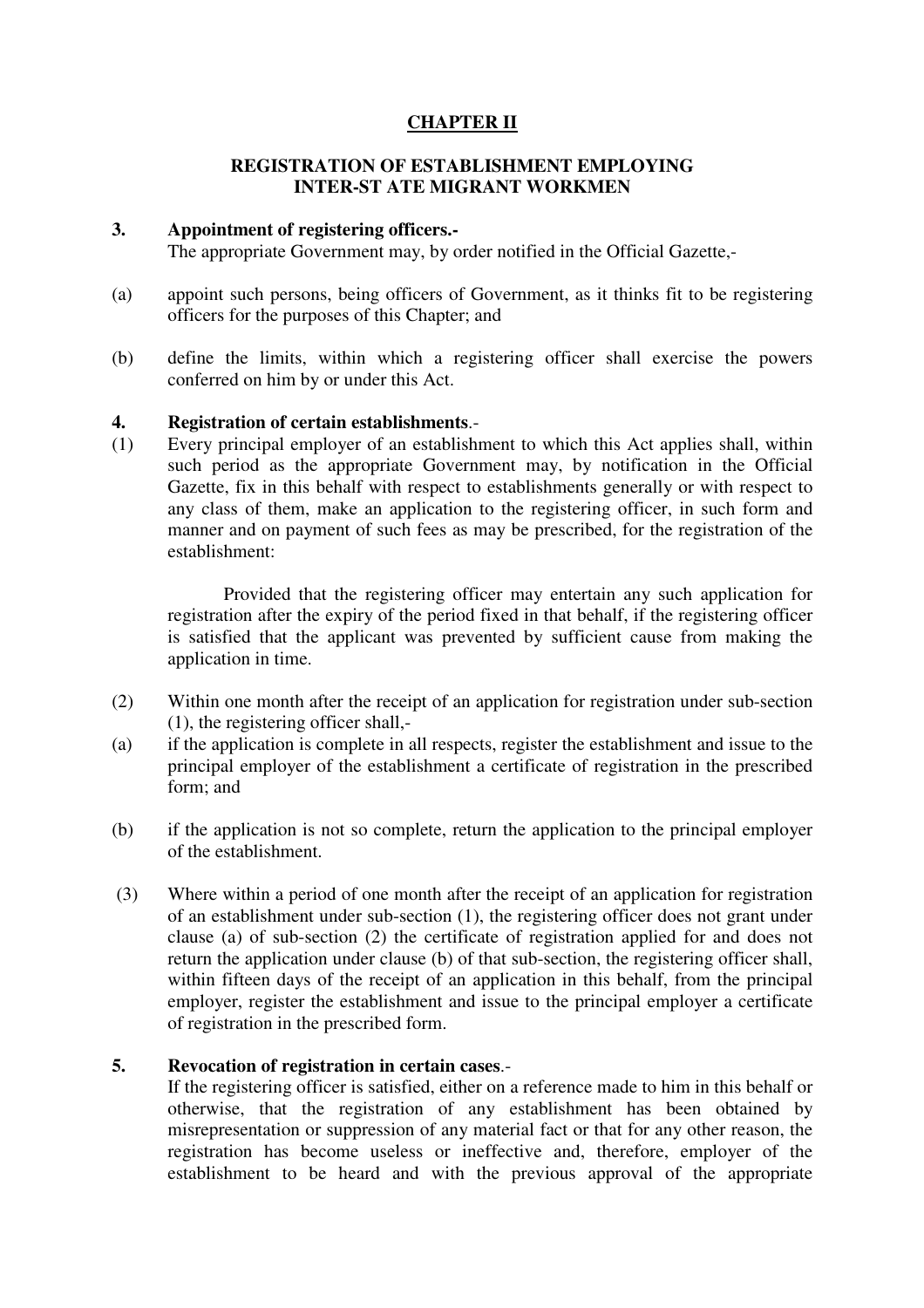Government, revoke by order in writing the registration on and communicate the order to the principal employer:

 Provided that where the registering officer considers it necessary so to do for any special reasons, he may, pending such revocation, by order suspend the operation of the certificate of registration for such period as may be specified in the order and serve, by registered post, such order along with a statement of the reasons on the principal employer and such order shall take effect on the date on which such service is effected.

## **6. Prohibition against employment of inter-State migrant workmen without registration.-**

No principal employer of an establishment to which this Act applies shall employ inter-State migrant workmen in the establishment unless a certificate of registration in respect of such establishment issued under this Act is in force:

 Provided that nothing in this section shall apply to any establishment in respect of which an application for registration made within the period fixed, whether originally or on extension under sub-section (1) of section 4 is pending before a registering officer and for the purposes of this proviso, an application to which the provisions of sub-section (3) of section 4 apply shall be deemed to be pending before the registering officer concerned till certificate of registration is issued in accordance with the provisions of that sub section.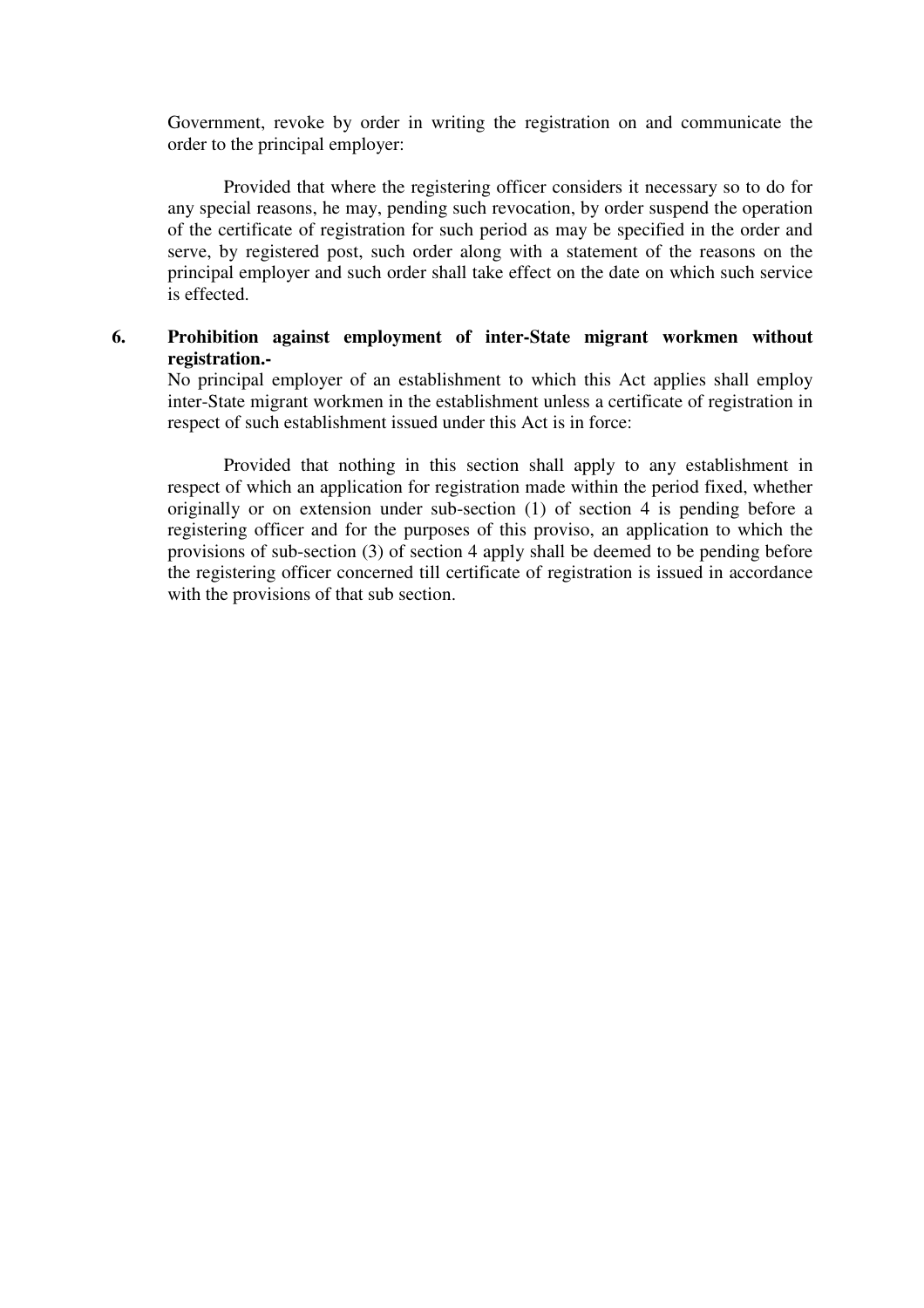## **CHAPTER III LICENSING OF CONTRACTORS**

#### **7. Appointment of licensing officers.-**

The appropriate Government, by order notified in the Official Gazette,-

- (a) appoint such persons, being officers of Government, as it thinks fit to be licensing officers for the purposes of this Chapter; and
- (b) define the limits, within which a licensing officer shall exercise the jurisdiction and powers conferred on licensing officers by or under this Act:

## **8. Licensing of contractors.**-

- (1) With effect from such date as the appropriate Government may, by notification in the Official Gazette, appoint, no contractor to whom Act applies shall,-
- (a) recruit any person in a State for the purpose of employing him in any establishment, situated in another State, except under and in accordance with a licence issued in that behalf,-
- (i) if such establishment is an establishment referred to in sub-clause (i) of clause (a) of sub-section (1) of section 2, by the licensing officer appointed by the Central Government who has jurisdiction in relation to the area wherein the recruitment is made;
- (ii) if such establishment is an establishment referred to in sub-clause (ii) of clause (a) of sub-section (1) of section 2, by the licensing officer appointed by the State Government who has jurisdiction in relation to the area wherein the recruitment is made;
- (b) employ as workmen for the execution of any work in any establishment in any State, persons from another State (whether or not in addition to other workmen) except under and in accordance with a licence issued in that behalf,-
- (i) if such establishment is an establishment referred to in sub-clause (i) of clause (a) of sub-section (1) of section 2, by the licensing officer appointed by the Central Government who has jurisdiction in relation to the area wherein the establishment is situated;
- (ii) if such establishment is an establishment referred to in sub-clause (ii) of clause (a) of sub-section (1) of section 2, by the licensing officer appointed by the State Government who has jurisdiction in relation to the area wherein the establishment is situated.
- (2) Subject to the provisions of this Act, a licence under sub-section (1) may contain such conditions including, in particular, the terms and conditions of the agreement or other arrangement under which the workmen will be recruited, the remuneration payable, hours of work, fixation of wages and other essential amenities in respect of the inter-State migrant workmen, as the appropriate Government may deem fit to impose in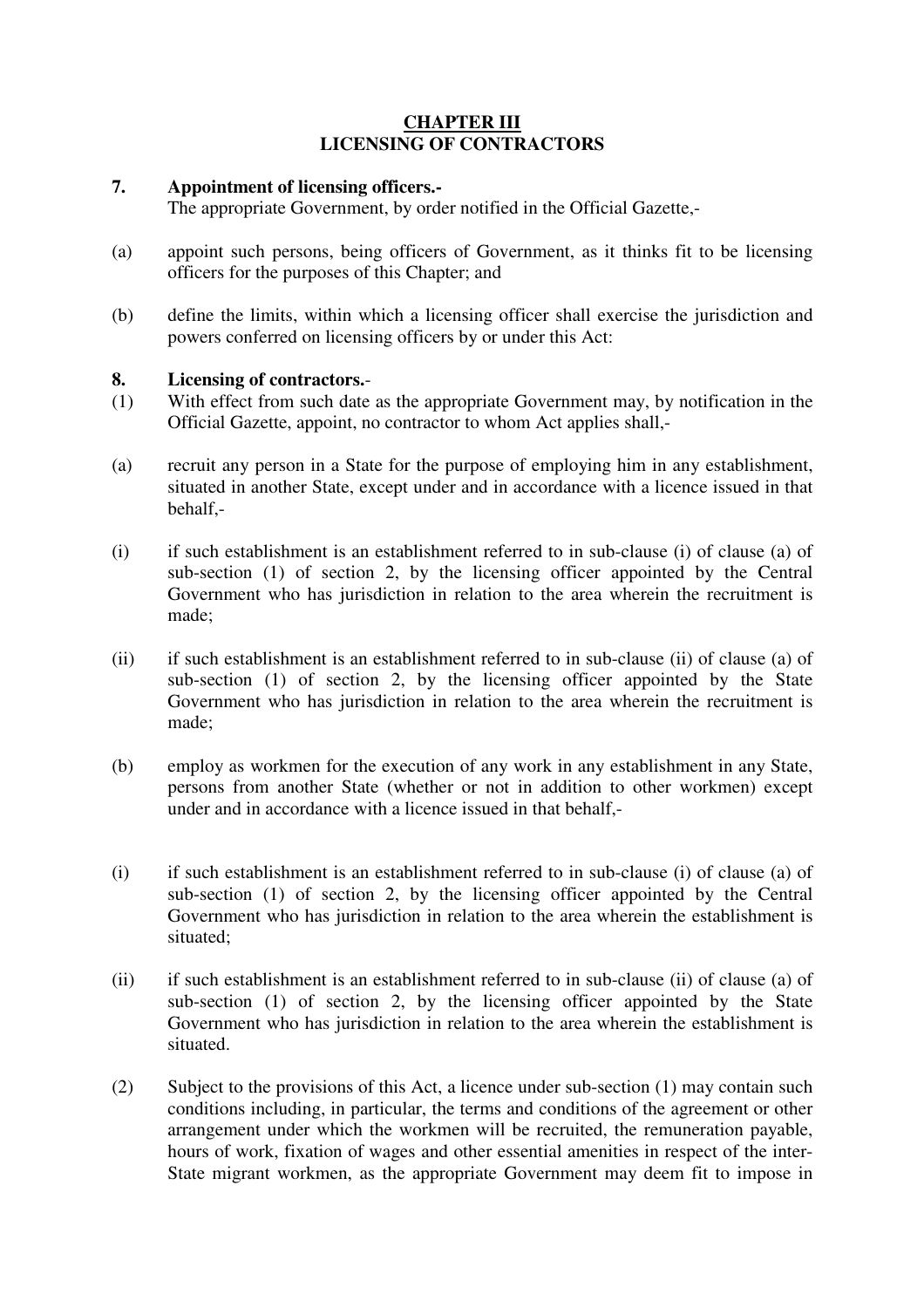accordance with the rules, if any, made under section, 35 and shall be issued on payment of such fees as may be prescribed:

 Provided that if for any special reasons, the licensing officer is satisfied that it is necessary to require any person who has applied for, or who has been issued, a licence to furnish any, security for the due performance of the conditions of the licence, he may, after communicating such reasons to such person and giving him an opportunity to represent his case, determine in accordance with the rules made in this behalf the security which shall be furnished by such person for obtaining or, as the case may be, for continuing to hold the licence.

(3) The security which may be required to be furnished under the proviso to sub-section (2) shall be reasonable and the rules for the purposes of the said proviso shall, on the basis of the number of workmen employed, the wages payable to them, the facilities which shall be afforded to them and other relevant factors provide for the norms with reference to which such security may be determined.

## **9. Grant of licences.**

- (1) Every application for the grant of a licence under sub-section (1) of section 8 shall be made in the prescribed form and shall contain the particulars regarding the location of the establishment, the nature of process, operation or work for which inter-State migrant workmen are to be employed and such other particulars as may be prescribed.
- (2) The licensing officer may make such investigation in respect of the application received under sub-section (1) and in making any such investigation, the licensing officer shall follow such procedure as may be prescribed.
- (3) A licence granted under section 8, shall be valid for the period specified therein and maybe renewed from time to time for such period and on payment of such fees and on such conditions as may be prescribed.

#### **10. Revocation, suspension and amendment of licences.**

- (1) If the licensing officer is satisfied, either on a reference made to him in this behalf or otherwise, that-
- (a) a licence granted under section 8 has been obtained by misrepresentation or suppression of any material fact, or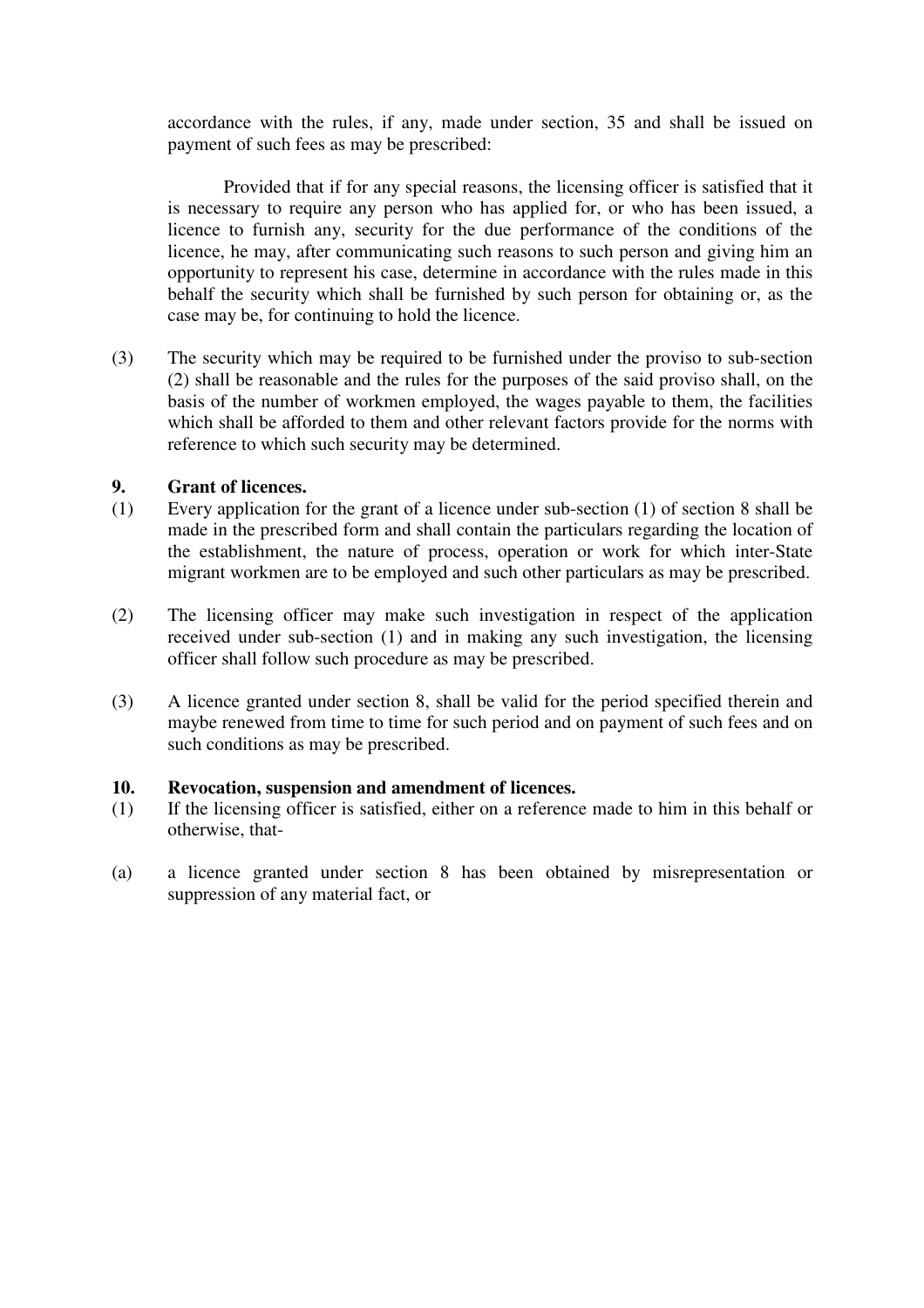(b) the holder of a licence has, without reasonable cause, failed to comply with the conditions subject to which the licence has been granted or has contravened any of the provisions of this Act or the rules made thereunder, then, without prejudice to any other penalty to which the holder of the licence may be liable under this Act, the licensing officer may, after giving the holder of the licence an opportunity to be heard, by order in writing, revoke the licence or forfeit the security furnished by him under the proviso to sub-section (2) of section 8 or any part thereof and communicate the order to the holder of the licence:

 Provided that where the licensing officer considers it necessary so to do for special reasons, he may, pending such revocation or forfeiture, by order, suspend the operation of the licence for such period as may be specified in the order and serve, by registered post, such order along with a statement of the reasons on the holder of the licence and such order shall take effect on the date on which such service is effected.

(2) Subject to any rules that may be made in this behalf, the licensing officer may vary or amend a licence granted under section 8.

#### **11. Appeal.-**

(1) Any person aggrieved by an order made under section 4, section 5, section 8 or section 10 may, within thirty days from the date on which the order is communicated to him, prefer an appeal to an appellate officer who shall be a person nominated in this behalf by the appropriate Government:

 Provided that the appellate officer may entertain the appeal after the expiry of the said period of thirty days, if he is satisfied that the appellate was prevented by sufficient cause from filing the appeal in time.

(2) On receipt of an appeal under sub-section (1), the appellate officer shall, after giving the appellate an opportunity of being heard, dispose of the appeal as expeditiously as possible.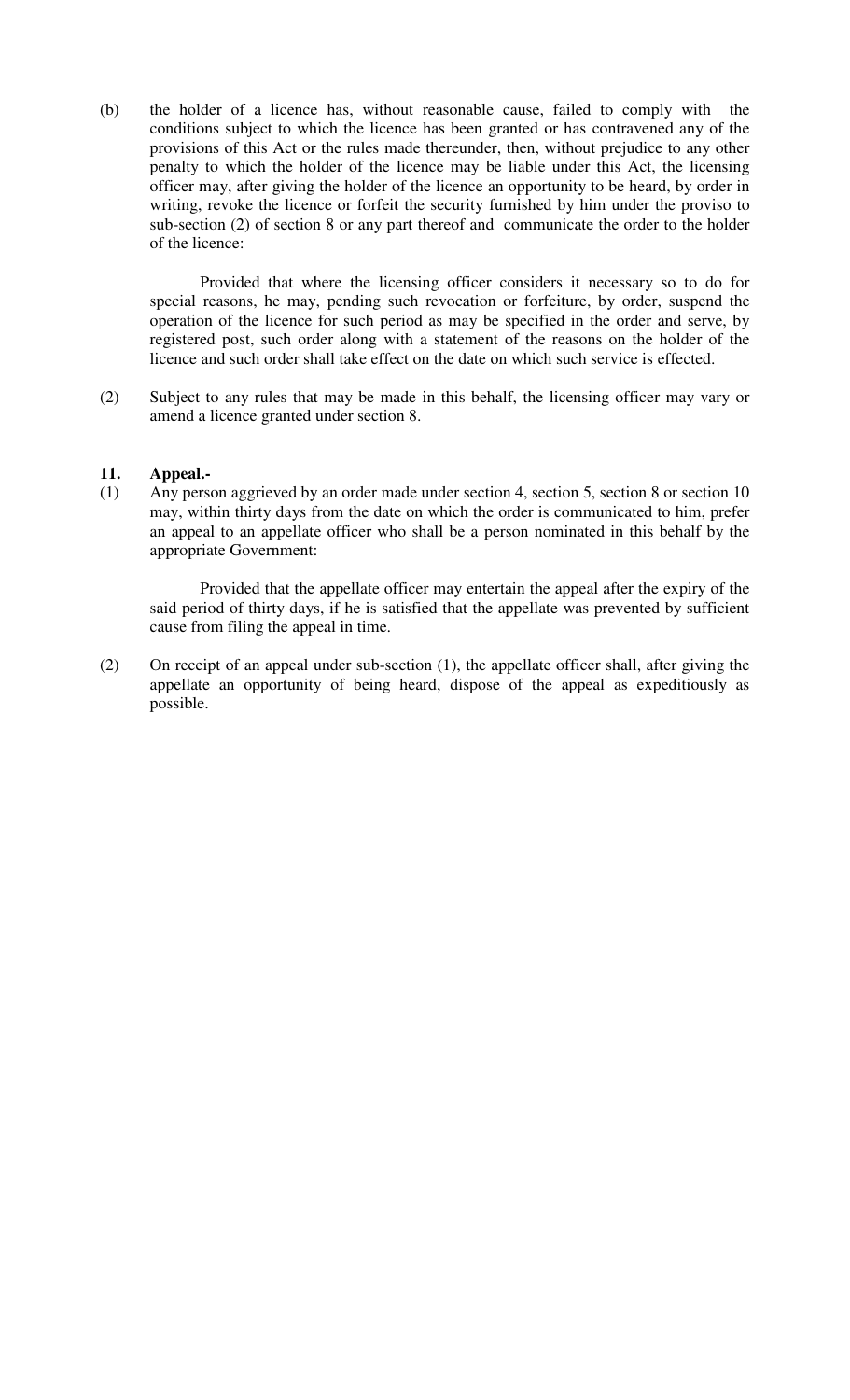# **CHAPTER IV**

## **DUTIES AND OBLIGATIONS OF CONTRACTORS**

## **12. Duties of contractors**.-

- (1) It shall be the duty of every contractor-
- (a) to furnish such particulars and in such form as may be prescribed, to the specified authority in the State from which an inter-State migrant workman is recruited and in the State in which such workman is employed, within fifteen days from the date of recruitment, or, as the case may be, the date of employment, and where any change occurs in any of the particulars so furnished such change shall be notified to the specified authorities of both the States;
- (b) to issue to every inter-State migrant workmen, a pass book affixed with a passport size photograph of the workman and indicating in Hindi and English languages, an where the language of the workman is not Hindi or English, also in the language of the workman,-
- (i) the name and place of the establishment wherein the workman is employed;
- (ii) the period of employment;
- (iii) the proposed rates and modes of payment of wages;
- (iv) the displacement allowance payable;
- (v) the return fare payable to the workman on the expiry of the period of his employment and in such contingencies as may be prescribed and in such other contingencies as may be specified in the contract of employment;
- (vi) deductions made; and
- (vii) such other particulars as may be prescribed;
- (c) to furnish in respect of every inter-State migrant workman who ceases to be employed, a return in such form and in such manner as may be prescribed, to the specified authority in the State from which he is recruited and in the State in which he is employed, which shall include a declaration that all the wages and other dues payable to the workman and the fare for the return journey back to his State have been paid.
- (2) The contractor shall maintain the pass book referred to in sub-section (1) up-to-date and cause it to be retained with the inter-State migrant workman concerned.

*Explanation.-*For the purposes of this section and section 16 "specified authority" means such authority as may be specified by the appropriate Government in this behalf.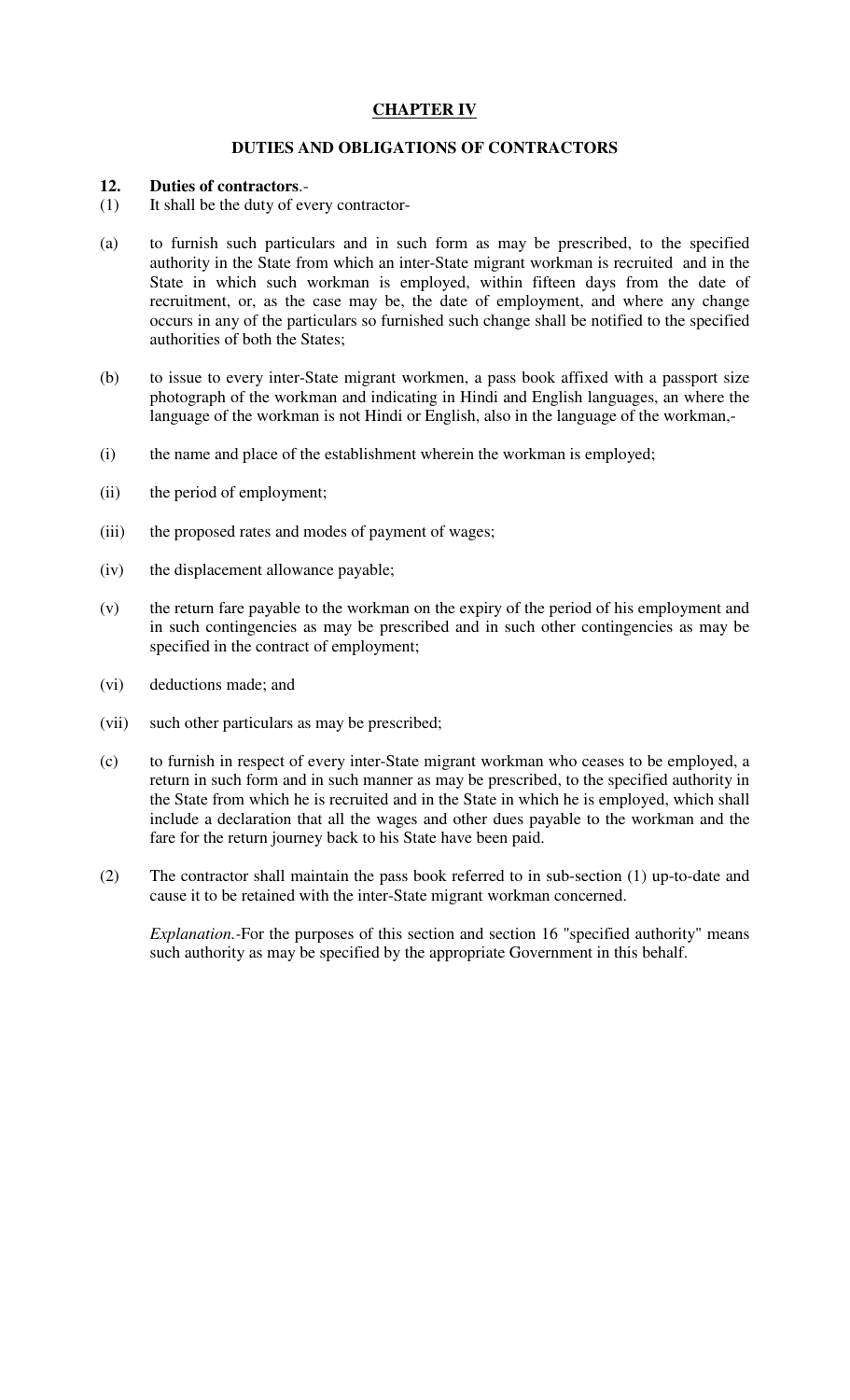# **CHAPTER V**

## **WAGES WELFARE AND OTHER FACILITIES TO BE PROVIDED TO INTER-STATE MIGRANT WORKMEN**

## **13. Wage rates and other conditions of service of inter-State migrant workmen.-**

- (1) The wage rates, holidays, hours of work and other conditions of service of an inter-State migrant workman shall,-
- (a) in a case where such workman performs in any establishment, the same or similar kind of work as is being performed by any other workman in that establishment, be the same as those applicable to such other workman; and
- (b) in any other case, be such as may be prescribed by the appropriate Government:

 Provided that an inter-State migrant workman shall in no case be paid less than the wages fixed under the Minimum Wages Act, 1948 (41 of 1948).

(2) Notwithstanding anything contained in any other law for the time being in force, wages payable to an inter-State migrant workmen under this section shall be paid in cash.

## **14. Displacement allowance**.-

- (1) There shall be paid by the contractor to every inter-State migrant workman at the time of recruitment, a displacement allowance equal to fifty per cent. of the monthly wages payable to him or seventy-five rupees, whichever is higher
- (2) The amount paid to a workman as displacement allowance under sub-section (1) shall not be refundable and shall be in addition to the wages or other amount payable to him.

## **15. Journey allowance** *etc***.-**

A journey allowance of a sum not less than the fare from the place of residence of the inter-State migrant workman in his State to the place of work in the other State shall be payable by the contractor to the workman both for the outward and return journeys and such workman shall be entitled to payment of wages during the period of such journeys as if he were on duty.

## **16. Other facilities.-**

It shall be the duty of every contractor employing inter-State migrant workmen in connection with the work of an establishment to which this Act applies,-

- (a) to ensure regular payment of wages to such workmen;
- (b) to ensure equal pay for equal work irrespective of sex;
- (c) to ensure suitable conditions of work to such workmen having regard to the fact that they are required to work in a State different from their own State;
- (d) to provide and maintain suitable residential accommodation to such workmen during the period of their employment;
- (e) to provide the prescribed medical facilities to the workmen, free of charge;
- (f) to provide such protective clothing to the workmen as may be prescribed; and
- (g) in case of fatal accident or serious bodily injury to any such workman, to report to the specified authorities of both the States and also the next of kin of the workman.

#### **17. Responsibility for payment of wages**.-

(1) A contractor shall be responsible for payment of wages to each inter-State migrant workman employed by him and such wages shall be paid before the expiry of such period as may be prescribed.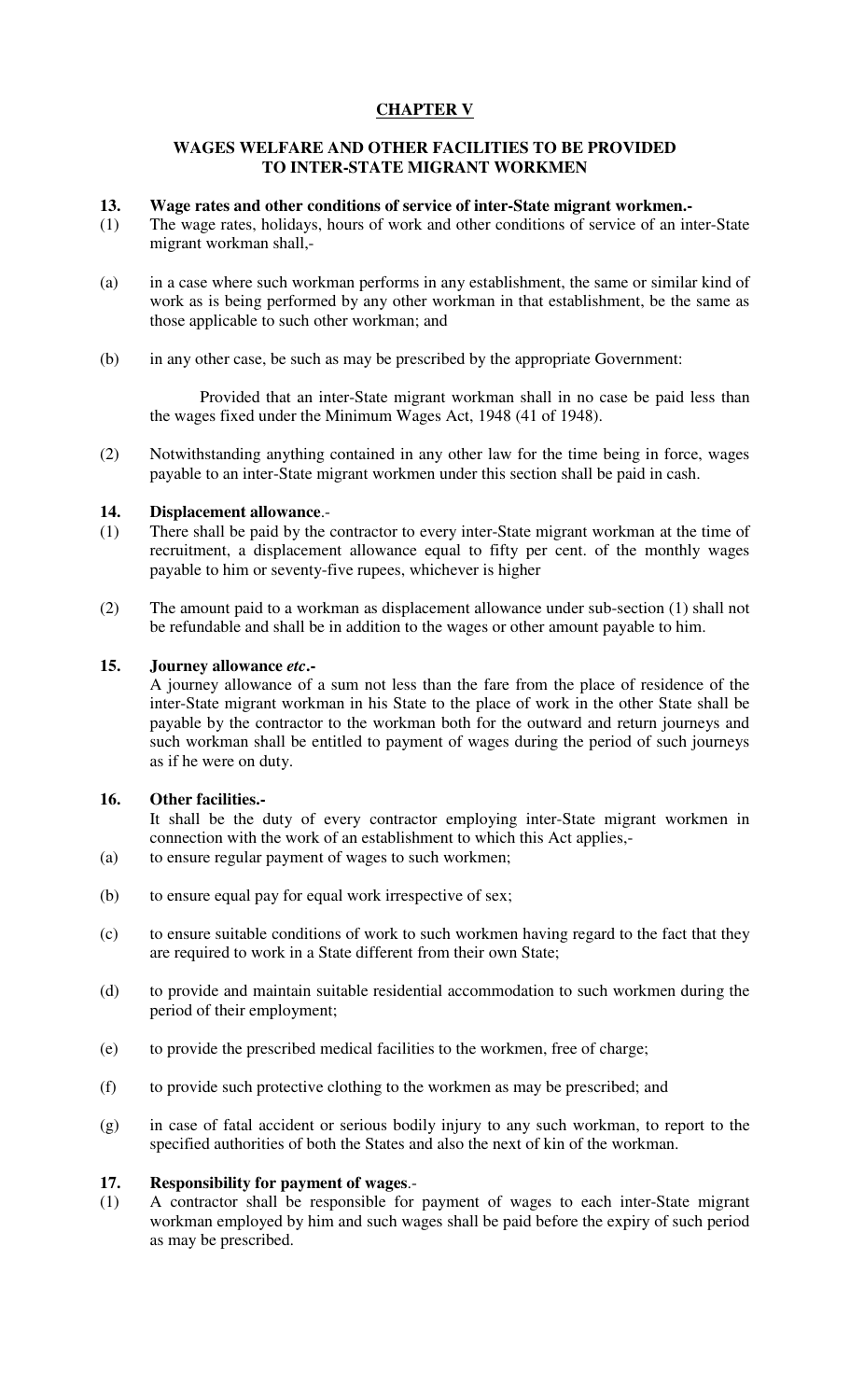- (2) Every principal employer shall nominate a representative duly authorised by him to be present at the time of disbursement of wages by the contractor and it shall be the duty of such representative to certify the amounts paid as wages in such manner as may be prescribed.
- (3) It shall be the duty of the contractor to ensure the disbursement of wages in the presence of the authorised representative of the principal employer.
- (4) In case the contractor fails to make payment of wages within the prescribed period or makes short payment, then the principal employer shall be liable to make payment of the wages in full or the unpaid balance due, as the case may be, to the inter-State migrant workman employed by the contractor and recover the amount so paid from the contractor either by deduction from any amount payable to the contractor under any contract or as a debt payable by the contractor.

## **18. Liability of principal employer in certain cases.** –

- (1) If any allowance required to be paid under section 14 or section 15 to an inter-State migrant workman employed in an establishment to which this Act applies is not paid by the contractor or if any facility specified in section 16 is not provided for the benefit of such workman, such allowance shall be paid, or, as the case may be, the facility shall be provided, by the principal employer within such time as may be prescribed.
- (2) All the allowances paid by the principal employer or all the expenses incurred by him in providing the facility referred to in sub-section (1) may be recovered by him from the contractor either by deduction from any amount payable to the contractor under any contract or as a debt payable by the contractor.

# **19. Past liabilities**.-

It shall be the duty of every contractor and every principal employer to ensure that any loan given by such contractor or principal employer to any inter-State migrant workman does not remain outstanding after the completion of the period of employment of such workman under the said contractor or, as the case may be, in the establishment of such principal employer and accordingly every obligation of an inter-State migrant workman to re-pay any debt obtained by him during the period of his employment from the contractor or the principal employer and remaining unsatisfied before the completion of such period shall, on such completion, be deemed to have been extinguished and no suit or other proceeding shall lie in any court or before any authority for the recovery of such debt or any part thereof.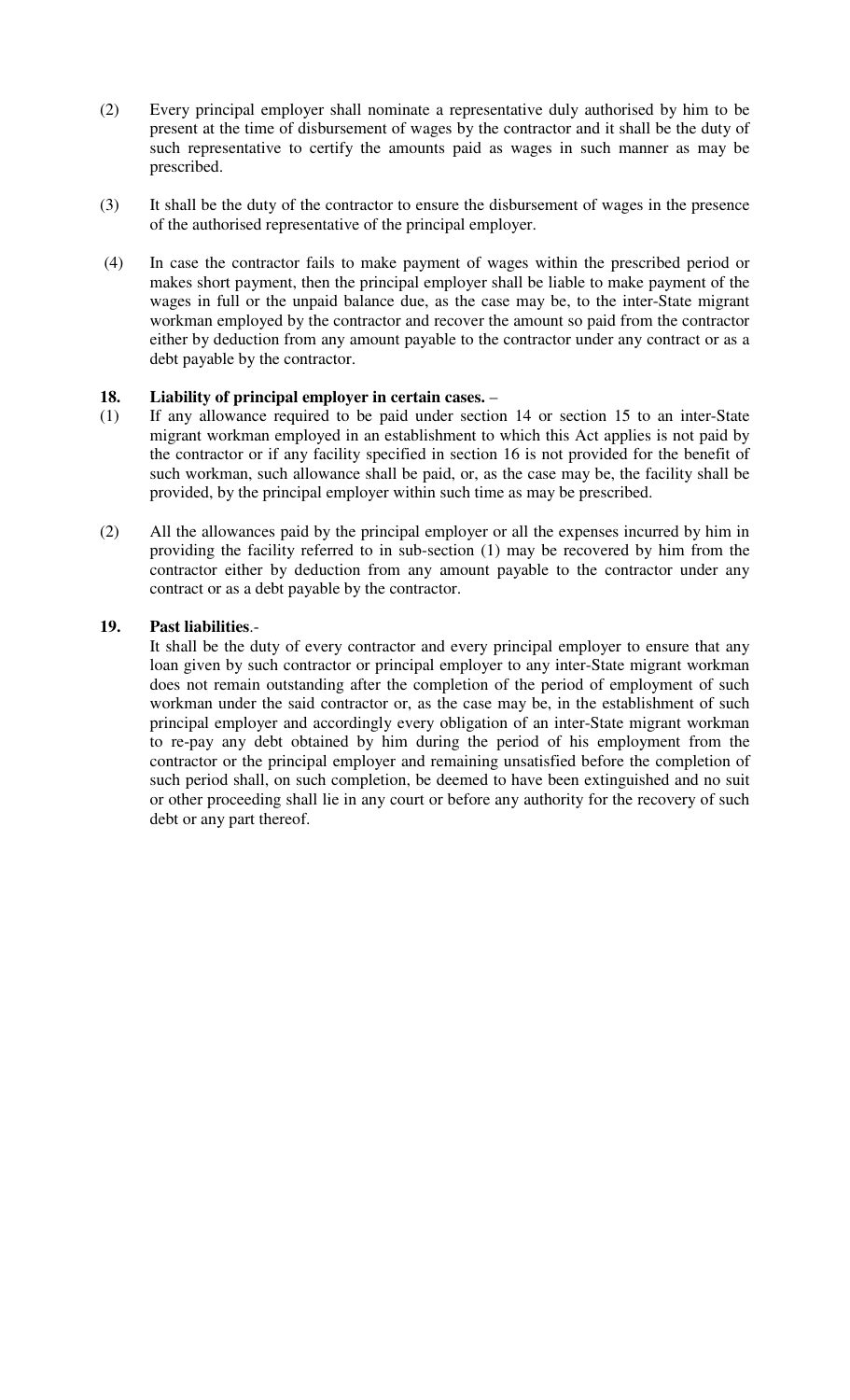## **CHAPTER VI**

## **INSPECTING STAFF**

#### **20. Inspectors**.-

- (1) The appropriate Government may, by notification in the Official Gazette, appoint such persons as it thinks fit to be inspectors for the purposes of this Act, and define the local limits within which they shall exercise their powers under this Act.
- (2) Subject to any rules made in this behalf, within the local limits for which he is appointed, an inspector may-
- (a) if he has reason to believe that any inter-State migrant workmen are employed in any premises or place, enter, at all reasonable hours, with such assistants (if any), being persons in the service of the Government or any local or other public authority as he thinks fit, such premises or place for the purpose of-
- (i) satisfying himself whether the provisions of this Act in relation to the payment of wages, conditions of service, or facilities to be provided to such workmen are being complied with;
- (ii) examining any register or record or notices required to be kept or exhibited by the provisions of this Act or the rules made thereunder, and requiring the production thereof for inspection;
- (b) examine any person found in any such premises or place for the purpose of determining whether such person is an inter-State migrant workman;
- (c) require any person giving out work to any workman, to give any information, which is in his power to give, with respect to the names and addresses of the persons to, for and from whom the work is given out or received, and with respect to the payments to be made for the work;
- (d) seize or take copies of such register, record of wages, or notices or portions thereof as he may consider relevant in respect of an offence under this Act which he has reason to believe has been committed by a principal employer or contractor, and
- (e) exercise such other powers as may be prescribed.
- (3) Notwithstanding anything contained in sub-sections (1) and (2), if a State Government considers it necessary for the purpose of satisfying itself that the provisions of this Act are being complied with in respect of any workmen belonging to that State and employed in an establishment situated in another State, it may, by order in writing, appoint such persons, being persons in the service of that Government, for the exercise of such of the powers mentioned in sub-section (2), as may be specified in that order:

 Provided that no such order shall be issued without the concurrence of the Government of the State in which such workmen are employed or where the establishment is an establishment referred to in sub-clause (i) of clause (a) of sub-section (1) of section 2, without the concurrence of the Central Government.

- (4) Any person required to produce any document or thing, or to give any information required, by an inspector under sub-section (2), or by a person appointed under subsection (3), shall be deemed to be legally bound to do so within the meaning of section 175 and section 176 of the Indian Penal Code (45 of 1860).
- (5) The provisions of the Code of Criminal Procedure, 1973 (2 of 1974), shall, so far as may be, apply to any search or seizure under this section as they apply to any search or seizure made under the authority of a warrant issued under section 94 of the said Code.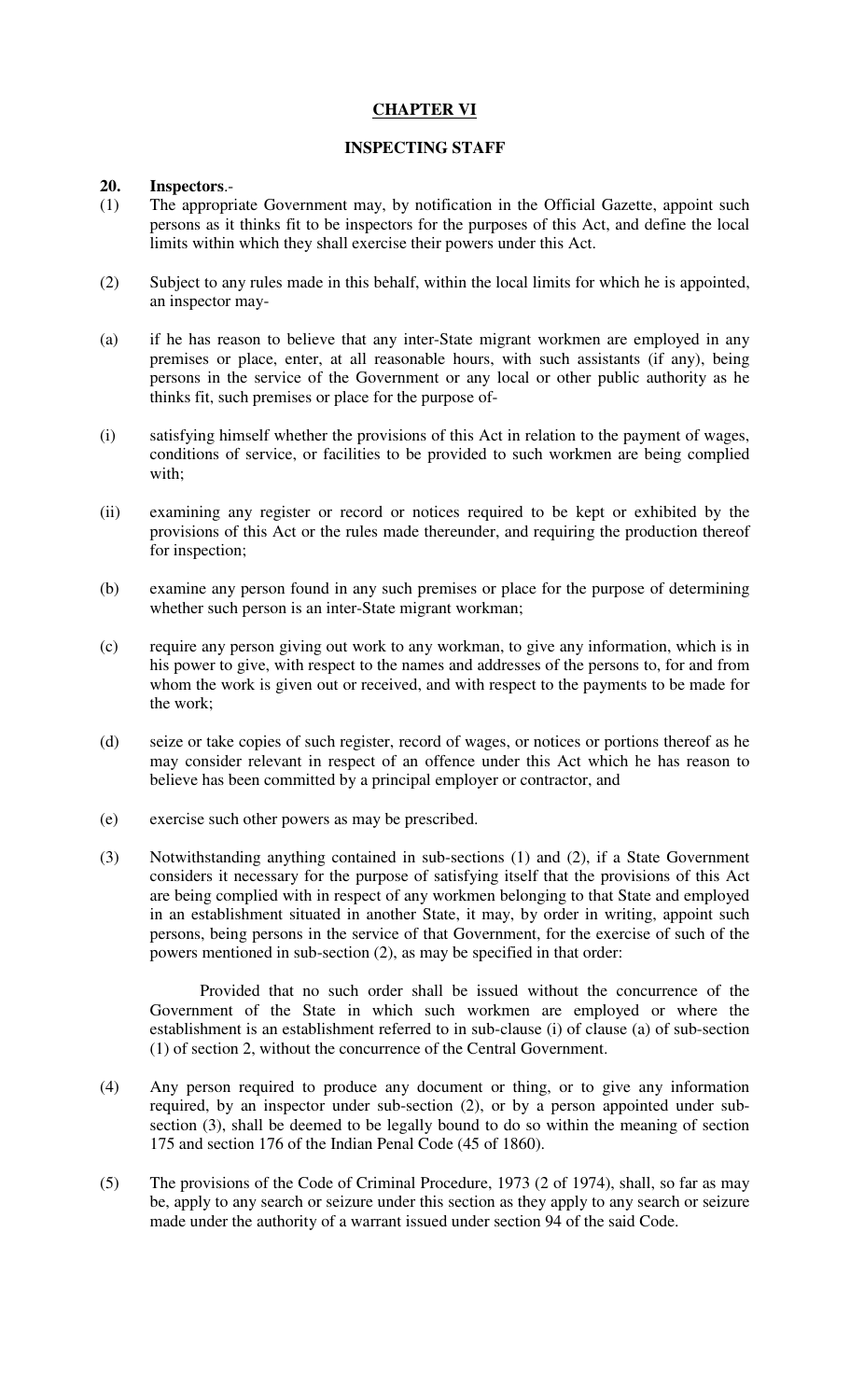# **CHAPTER VII**

## **MISCELLANEOUS**

**21. Inter-State migrant workmen to be deemed to be in employment from date of recruitment for the purposes of certain enactments**.- For the purposes of the enactments specified in the Schedule, an inter-State migrant workman shall, on and from the date of his recruitment, be deemed to be employed and actually worked in the establishment or, as the case may be, the first establishment in connection with the work of which he is employed.

#### **22. Provisions regarding industrial disputes in relation to inter-State migrant workmen**.-

- (1) Notwithstanding anything contained in the Industrial Disputes Act, 1947 (14 of 1947), any dispute or difference in connection with the employment or non-employment or the terms of employment or the conditions of labour, of an inter-State migrant workman (hereafter in this section referred to as the industrial dispute), may,-
- (a) if the industrial dispute is relatable to an establishment referred to in sub-clause (i) of clause (a) of sub-section (1) of section 2, be referred under the provisions of the said Act, by the Central Government to any of the authorities referred to in Chapter of that Act (hereafter in this section referred to as the said authorities),-
- (i) in the State wherein the establishment is situated;
- (ii) in the State wherein the recruitment of such workman was made if he makes an application in that behalf to that Government on the ground that he has returned to that State after the completion of his employment;
- (b) if the industrial dispute is relatable to an establishment referred to in sub-clause (ii) of clause (a) of sub-section (1) of section 2,-
- (i) be referred under the provisions of the said Act, by the Government of the State wherein the establishment is situated, to any of the said authorities in that State; or
- (ii) be referred under the provisions of the said Act, by the Government of the State wherein the recruitment of such workman was made to any of the said authorities in that State, if he makes an application in that behalf to that Government on the ground that he has returned to that State after the completion of his employment:

Provided that-

- (a) no application referred to in sub-clause (ii) of clause (a) or sub-clause (ii) of clause (b) shall be entertained after the expiry of a period of six months from the date of his return to the State wherein the recruitment was made after the completion of his employment, unless the Government concerned is satisfied that the applicant was prevented by sufficient cause from making the application within that period;
- (b) no reference under the said sub-clause (ii) of clause (b) shall be made except after obtaining the concurrence of the Government of the State wherein the establishment concerned is situated.
- (2) Without prejudice to the provisions of section 338 of the Industrial Disputes Act, 1947 (14 of 1947), where during the pendency of any proceeding in respect of an industrial dispute under that Act before any of the said authorities in the State wherein the establishment is situated, an application is made to that authority by an inter-State migrant workman for the transfer of such proceeding to a corresponding authority in the State wherein his recruitment was made on the ground that he has returned to that State after the completion of his employment, that authority shall forward the application to the Central Government, or, as the case may be, to the Government of the State wherein such recruitment was made and transfer such proceeding in the prescribed manner to such authority as may be specified in this behalf by that Government: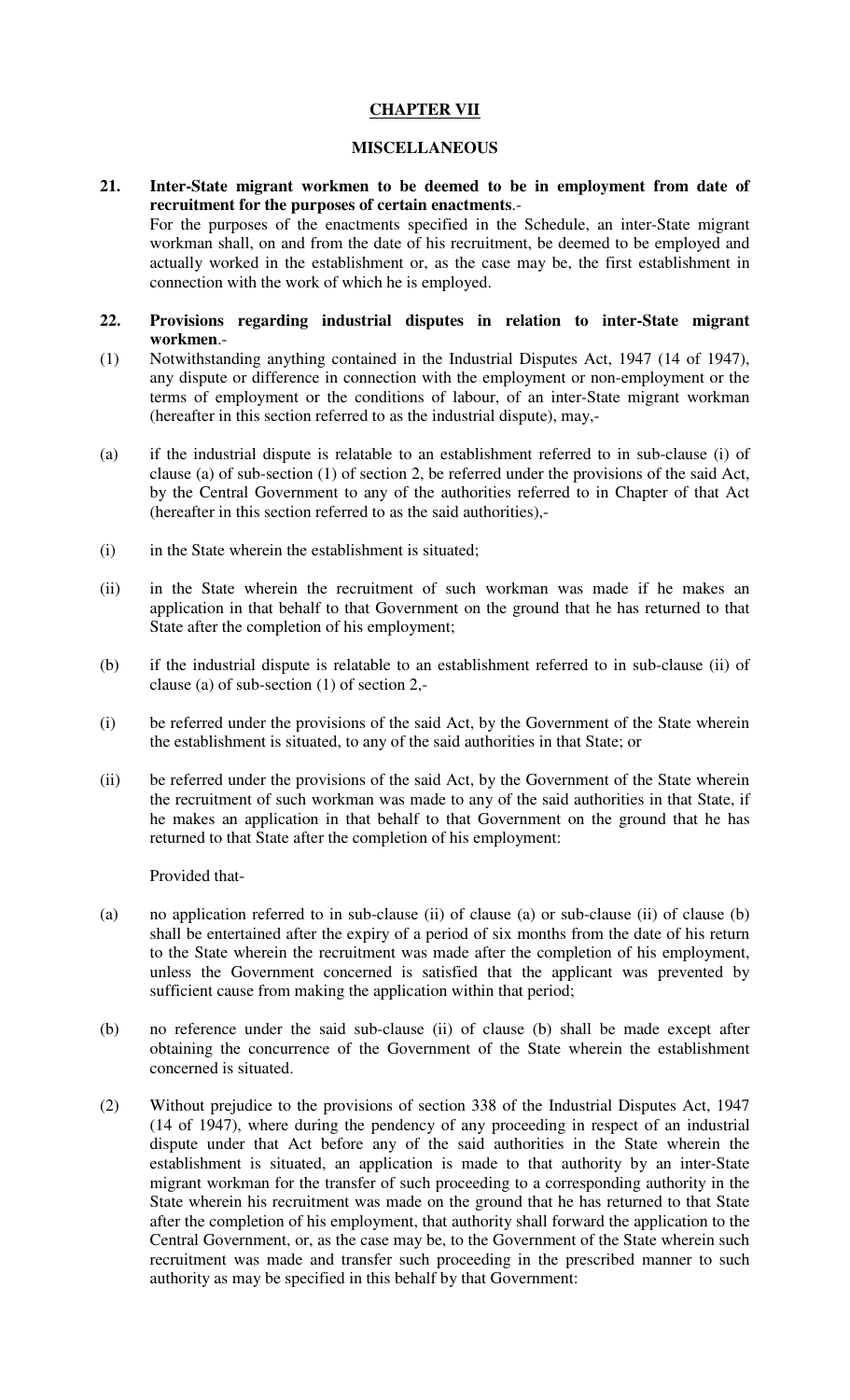Provided that in a case where no authority has been specified by the Government concerned with in the prescribed period, the authority before which the proceeding is pending shall, on a request being made by the inter-State migrant workman and after obtaining the previous approval of the Government which referred the dispute to that authority, forward such proceeding to the Government concerned for reference of such dispute to an authority in the State wherein such recruitment was made.

- (3) Without prejudice to the provisions of sub-section (2), if the Central Government is satisfied that it is expedient in the interests of justice so to do, it may, by order in writing and for reasons to be stated therein, withdraw any proceeding in respect of any industrial dispute relating to an inter-State migrant workman pending before an authority in the State in which the establishment concerned is situated and transfer the same to such authority in the State wherein the recruitment of such workman was made as may be specified in the order.
- (4) The authority to which any proceeding is transferred under this section may proceed either *de novo* or from the stage at which it was so transferred.

## **23. Registers and other records to be maintained**.-

- (1) Every principal employer and every contractor shall maintain such registers and records giving such particulars of the inter-State migrant workmen employed, the nature of work performed by such workmen, the rates of wages paid to the workmen and such other particulars in such form as may be prescribed.
- (2) Every principal employer and every contractor shall keep exhibited in such manner as may be prescribed within the premises of the establishment where the inter-State migrant workmen are employed, notices in the prescribed form containing particulars about the hours of work, nature of duty and such other information as may be prescribed.

## **24. Obstructions**.-

- (1) Whoever obstructs an inspector or a person appointed under sub-section (3) of section 20 (hereinafter referred to as the authorised person) in the discharge of his duties under this Act or refuses or wilfully neglects to afford the inspector or authorised person any reasonable facility for making any inspection, examination, inquiry or investigation authorised by or under this Act in relation to an establishment to which, or a contractor to whom, this Act applies, shall be punishable with imprisonment for a term which may extend to two years, or with fine which may extend to two thousand rupees, or with both.
- (2) Whoever wilfully refuses to produce on the demand of any inspector or authorised person any register or other document kept in pursuance of this Act or prevents or attempts to prevent or does anything which he has reason to believe is likely to prevent any person from appearing before or being examined by any inspector or authorised person acting in pursuance of his duties under this Act, shall be punishable with imprisonment for a term which may extend to two years, or with fine which may extend to two thousand rupees, or with both.

## **25. Contravention of provisions regarding employment of inter-State migrant workmen.-**

Whoever contravenes any provisions of this Act or of any rules made there under regulating the employment of inter State migrant workmen, or contravenes any condition of a licence granted under this Act, shall be punishable with imprisonment for a term which may extend to one year, or with fine which may extend to one thousand rupees, or with both, and in the case of a continuing contravention, with an additional fine which may extend to one hundred rupees for every day during which such contravention continues after conviction for the first such contravention.

# **26. Other offences.-**

If any person contravenes any of the provisions of this Act or of any rules made thereunder for which no other penalty is elsewhere provided, he shall be punishable with imprisonment for a term which may extend to two years, or with fine which may extend to two thousand rupees, or with both.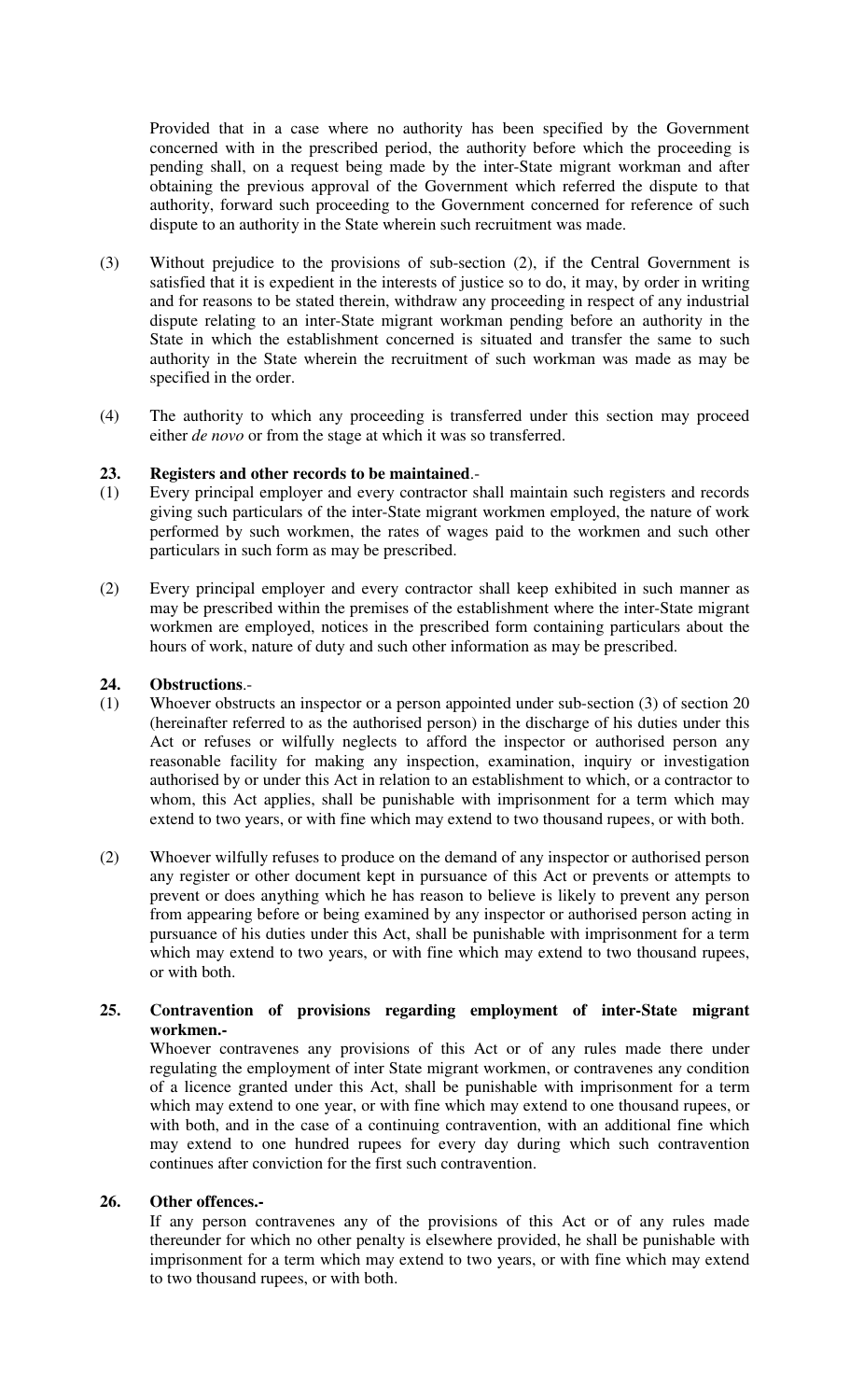### **27. Offences by companies**.-

(1) Where an offence under this Act has been committed by a company, every person who, at the time the offence was committed, was in charge of, and was responsible to, the company for the conduct of the business of the company, as well as the company, shall be deemed to be guilty of the offence and shall be liable to be proceeded against and punished accordingly:

 Provided that nothing contained in this sub-section shall render any such person liable to any punishment, if he proves that the offence was committed without his knowledge or that he had exercised all due diligence to prevent the commission of such offence.

 (2) Notwithstanding anything contained in sub-section (1), where any offence under this Act has been committed by a company and it is proved that the offence has been committed with the consent or connivance of, or is attributable to any neglect on the part of, any director, manager, secretary or other officer of the company, such director, manager, secretary or other officer shall be deemed to be guilty of that offence and shall be liable to be proceeded against and punished accordingly.

*Explanation.-*For the purposes of this section,-

- (a) "company" means any body corporate and includes a firm or other association of individuals; and
- (b) "director", in relation to a firm, means a partner in the firm.

#### **28. Cognizance of offences**.-

No court shall take cognizance of any offence under this Act except on a complaint made by, or with the previous sanction in writing of, an inspector or authorised person and no court inferior to that of a Metropolitan Magistrate or a Judicial Magistrate of the first class shall try any offence punishable under this Act.

#### **29. Limitation of prosecutions.-**

No court shall take cognizance of an offence punishable under this Act unless the complaint thereof is made within three months from the date on which the alleged commission of the offence came to the knowledge of the inspector or authorised person concerned:

 Provided that where the offence consists of disobeying a written order made by an inspector or authorised person, complaint there of may be made within six months of the date on which the offence is alleged to have been committed.

#### **30. Effect of laws and agreements inconsistent with the Act.**-

(1) The provisions of this Act shall have effect notwithstanding anything inconsistent therewith contained in any other law or in the terms of any agreement or contract of service, or in any standing orders applicable to the establishment whether made before or after the commencement of this Act:

 Provided that where under any such law, agreement, contract of service or standing orders, the inter-State migrant workmen employed in the establishment are entitled to benefits in respect of any matter which are more favourable to them than those to which they would be entitled under this Act, the inter-State migrant workmen shall continue to be entitled to the more favourable benefits in respect of that matter, notwithstanding that they receive benefits in respect of other matters under this Act.

(2) Nothing contained in this Act shall be construed as precluding any inter-State migrant workmen from entering into an agreement with the principal employer or the contractor, as the case may be, for granting them rights or privileges in respect of any matter which are more favourable to them than those to which they would be entitled under this Act.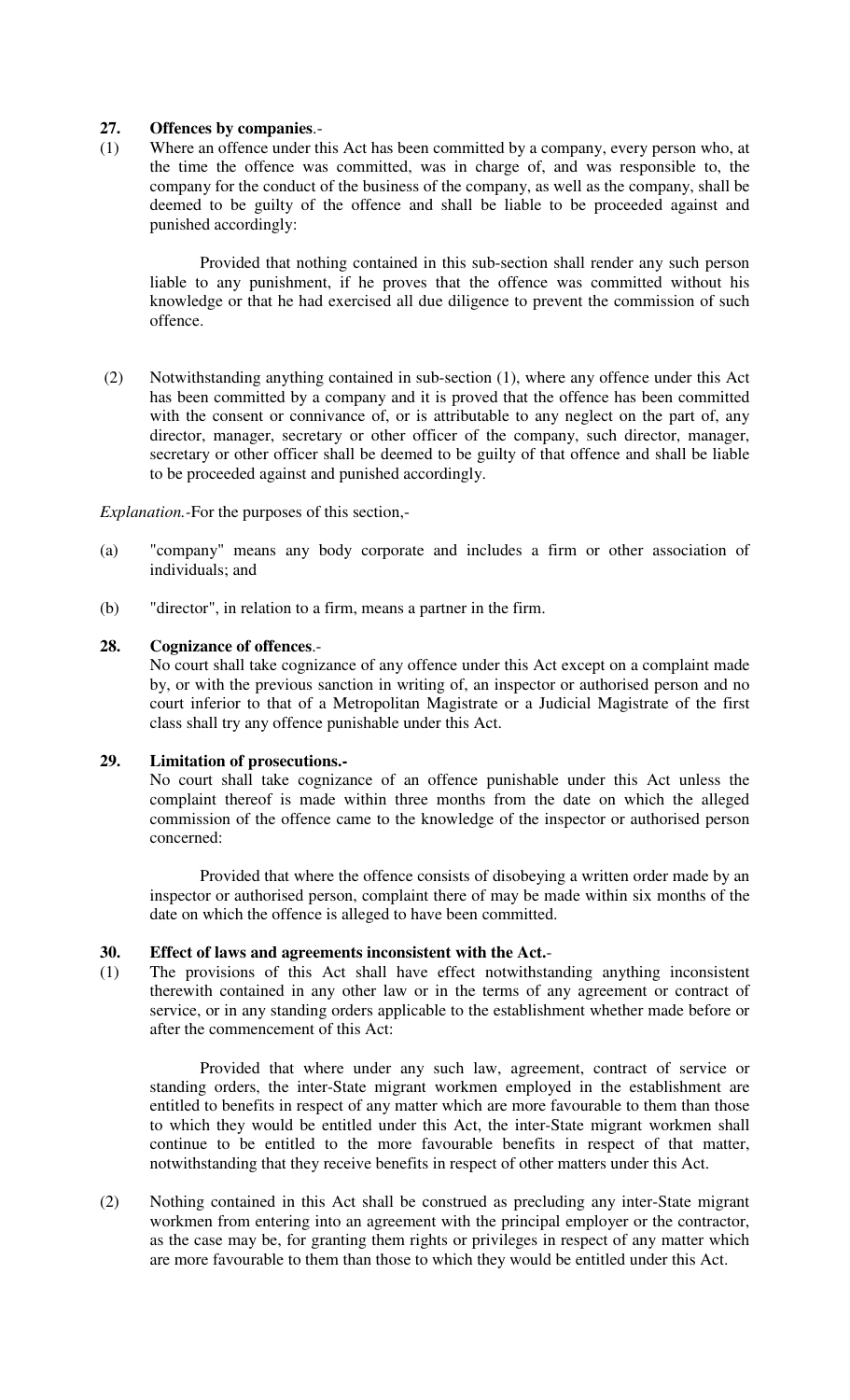# **31. Power to exempt in special cases.-**

The appropriate Government may, by notification in the Official Gazette and subject to such conditions and restrictions, if any, and for such period or periods as may be specified in the notification, direct that all or any of the provisions of this Act or the rules made thereunder shall not apply to or in relation to any establishment or class of establishments or any contractor or class of contractors or any inter-State migrant workmen in such establishments or class of such workmen, if that Government is satisfied that it is just and proper so to do having regard to the methods of recruitment and the conditions of employment in such establishment or class of establishments and all other relevant circumstances.

# **32. Protection of action taken under Act.-**

- (1) No suit, prosecution or other legal proceedings shall lie against any registering officer, licensing officer or any other employee of the Government for anything which is in good faith done or intended to be done in pursuance of this Act or any rule or order made thereunder.
- (2) No suit or other legal proceedings shall lie against the Government for any damage caused or likely to be caused by anything which is in good faith done or intended to be done in pursuance of this Act or any role or notification or order made or issued thereunder.

# **33. Power to give directions.-**

 The Central Government may give directions to the Government of any State as to the carrying into execution in the State of the provisions contained in this Act.

# **34. Power to remove difficulties. –**

(1) If any difficulty arises in giving effect to the provisions of this Act, the Central Government may, by order published in the Official Gazette, make such provisions not inconsistent with the provisions of this Act, as appears to it to be necessary or expedient for removing the difficulty:

 Provided that no such order shall be made after the expiry of two years from the date on which this Act comes into force.

(2) Every order made under this section shall, as soon as may be after it is made, be laid before each House of Parliament.

## **35. Power to make rules.-**

- (1) The appropriate Government may, subject to the condition of previous publication, make rules for carrying out the purposes of this Act.
- (2) In particular, and without prejudice to the generality of the foregoing power, such rules may provide for all or any of the following matters, namely:-
- (a) the form and manner in which an application for the registration of an establishment may be made under section 4, the fees payable thereon and the form of a certificate of registration issued under that section;
- (b) the form in which an application for the grant or renewal of a licence may be made under section 9 and the particulars it may contain;
- (c) the manner in which an investigation is to be made in respect of an application for the grant of a licence and the matters to be taken into account in granting or refusing a licence;
- (d) the form of a licence which may be granted or renewed under this Act, the conditions subject to which the licence may be granted or renewed, the fees payable for the grant or renewal of a licence and the security, if any, required to be furnished for the performance of the conditions of the licence;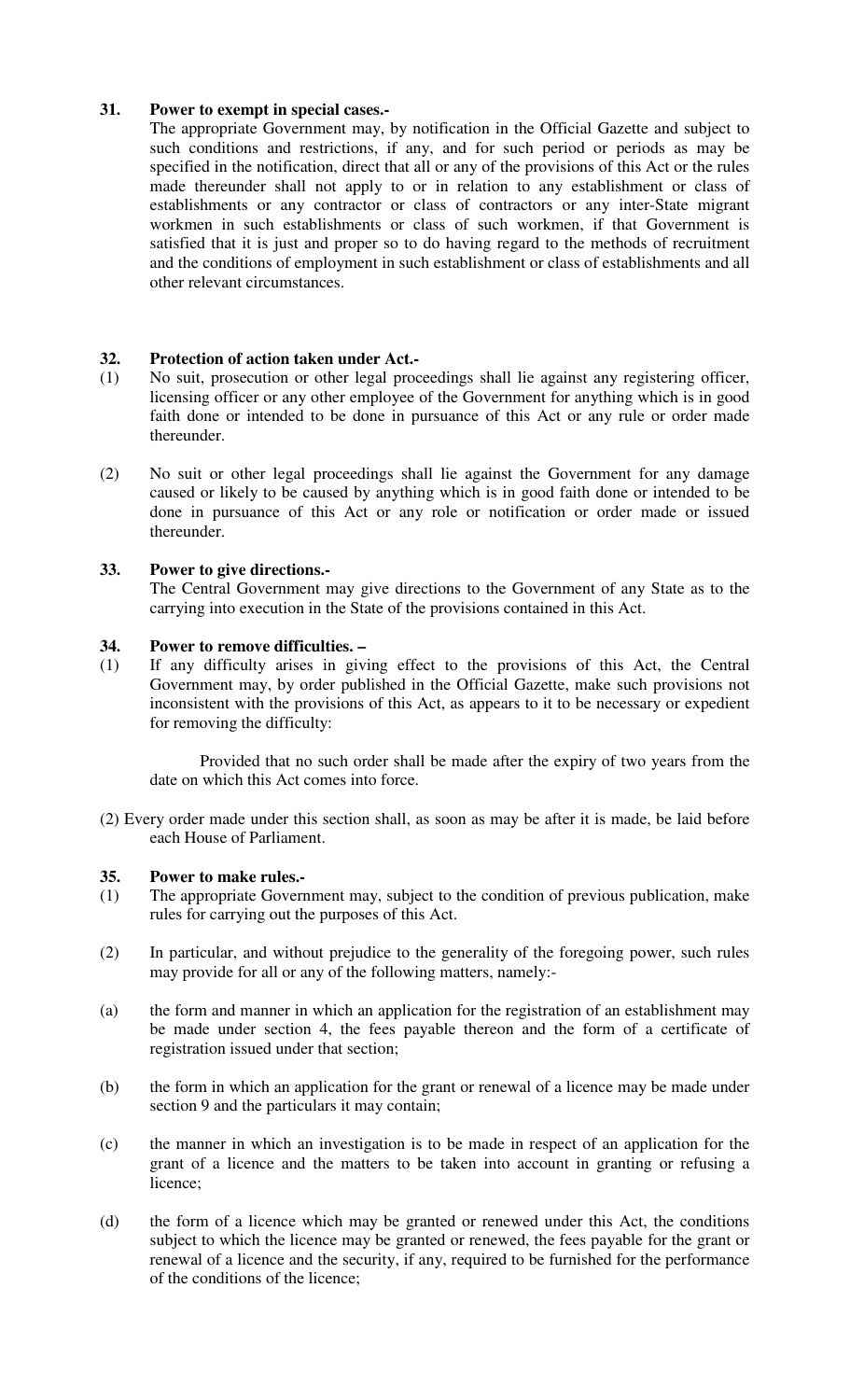- (e) the circumstances under which licence may be varied or amended under section 10;
- (f) the form and the manner in which appeals may be filed under section 11 and the procedure to be followed by appellate officers in disposing of the appeals;
- (g) the wage rates, holidays, hours of work and other conditions of service which an inter-State migrant workman is entitled under section 13;
- (h) the period within which wages payable to inter-State migrant workmen should be paid by the contractor under sub-section (1) of section 17 and the manner of certification of such payment under sub-section (2) thereof;
- (i) the time within which allowances or facilities required by this Act to be provided and maintained may be so provided by the contractor and in case of default on the part of the contractor, by the principal employer under section 18;
- (j) the powers that may be exercised by inspectors under section 20;
- (k) the form of registers and records to be maintained, and the particulars and information to be contained in notices to be exhibited, by the principal employers and contractors under section 23 ;
- (l) the manner of submission of returns, and the forms in which, and the authorities to which, such returns may be submitted;
- (m) legal aid to inter-State migrant workmen;
- (n) any other matter which is required to be, or may be, prescribed under this Act.
- (3) Every rule made by the Central Government under this Act shall be laid, as soon as may be after it is made, before each House of Parliament is in session for a total period of thirty days which may be comprised in one session or in two or more successive sessions and if, before the expiry of the session immediately following the session or the successive sessions aforesaid, both Houses agree in making any modification in the rule or both Houses agree that the rule should not be made, the rule shall thereafter have effect only in such modified form or be of no effect, as the case may be; so, however, that any such modification or annulment shall be without prejudice to the validity of any thing previously done under that rule.

#### **36. Repeals and saving.-**

- (1) The Orissa Dadan Labour (Control and Regulation) Act, 1975 (Orissa Act 42 of 1975) and any law corresponding to this Act, in force in any State, shall stand repealed.
- (2) Notwithstanding such repeal, anything done or any action taken under the provisions of the Act or law so repealed shall, in so far as such thing or action is not inconsistent with the provisions of this Act, be deemed to have been done or taken under the provisions of this Act as if the said provisions were in force when such thing was done or such action was taken and shall continue to be in force accordingly until superseded by anything done or any action taken under this Act.